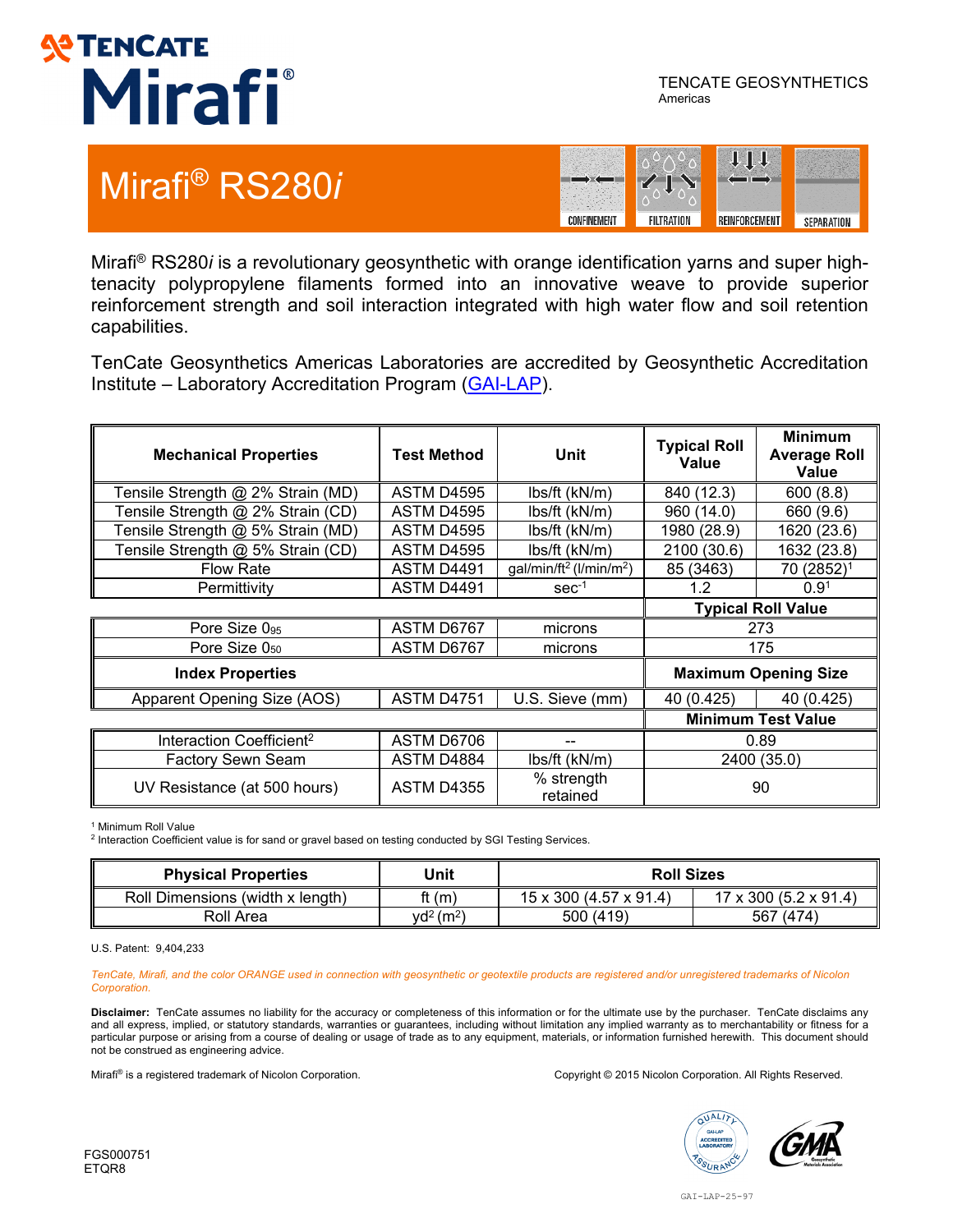# **SPENCATE** Mirafi®

### Mirafi® RS380*i*

TENCATE GEOSYNTHETICS Americas



Mirafi® RS380*i* is a specially designed geosynthetic that integrates the key performance characteristics to maximize performance. Extensive performance testing has been performed per AASHTO and FHWA guidelines to validate performance for both paved and unpaved roads. The patented weave pattern and unique Orange identifier yarn make the Mirafi® RS380*i* a unique performance geotextile.

| <b>Roadway Design and</b><br><b>Performance Properties</b>      | <b>Guidance</b><br>Document /<br><b>Test Method</b> | <b>Unit</b>                                        | <b>Design / Calibration Value</b>                  |                           |
|-----------------------------------------------------------------|-----------------------------------------------------|----------------------------------------------------|----------------------------------------------------|---------------------------|
| Base Course MR Improvement Factor <sup>1</sup>                  | AASHTO R50-09                                       | ---                                                | 1.3                                                |                           |
| Traffic Benefit Ratio: TBR <sup>2,3,4</sup>                     | AASHTO R50-09                                       | ---                                                | 3.9/5.2/21.75                                      |                           |
| Cyclic Tensile Modulus @ 2% Permanent<br>Strain: Jcyclic (MARV) | ASTM D7556                                          | lb/ft (kN/m)                                       | MD<br>54,406 (794)                                 | CD<br>72,907 (1064)       |
| Interaction Coefficient: C <sub>i</sub> <sup>5</sup>            | ASTM D6706                                          |                                                    | 0.89                                               |                           |
| Pore Pressure Dissipation Ratio <sup>2</sup>                    | Measured                                            | ---                                                |                                                    | 1.6                       |
| Average Dynamic Filtration Pore Size                            | ASTM D6767                                          | microns                                            | $O_{85} - 328$<br>$O_{60}$ - 245<br>$O_{50}$ - 195 | O <sub>95</sub> - 392     |
| Tensile Strength @ 2% Strain (MARV)                             | ASTM D4595                                          | $lb/ft$ ( $kN/m$ )                                 | <b>MD</b><br>600(8.8)                              | <b>CD</b><br>1,020 (14.9) |
| Tensile Strength @ 5% Strain (MARV)                             | ASTM D4595                                          | lb/ft (kN/m)                                       | 1,800 (26.3)                                       | 2,256 (32.9)              |
| <b>Index Properties</b>                                         | <b>Test Method</b>                                  | <b>Unit</b>                                        |                                                    | <b>Roll Value</b>         |
| Apparent Opening Size, AOS<br>(Maximum Roll Value)              | <b>ASTM D4751</b>                                   | <b>U.S Sieve</b><br>(mm)                           |                                                    | 40 (0.425)                |
| Hydraulic Flow Rate (MARV)                                      | ASTM D4491                                          | gal/min/ft <sup>2</sup><br>(l/min/m <sup>2</sup> ) | 75 (3,056)                                         |                           |
| Permittivity (MARV)                                             | ASTM D4491                                          | $sec-1$                                            | 0.9                                                |                           |
| <b>UV Resistance</b><br>(at 500 hours exposure)                 | <b>ASTM D4355</b>                                   | % strength<br>retained                             |                                                    | 90                        |

Notes:

<sup>1</sup> Value Determined from Results of Independent Testing Performed at Kansas State University in accordance with NCHRP Report 512 "Accelerated Pavement Testing: Data Guidelines" and AASHTO R50-09 Geosynthetic Reinforcement of the Aggregate Base Course of Flexible Pavement Structures." Multiplier for Unbound Granular Material; for SG MR between 4.5 and 6.9 ksi (30.9 and 47.4 MPa).

<sup>2</sup> Value Determined from Results of Independent Testing Performed at GeoTesting Express (GeoComp) "A Laboratory Evaluation of the Performance of TenCate Mirafi® Geosynthetics in Roadway Stabilization Applications – Georgia Silt Subgrade," September 1, 2011. 9-kip

{40 kN} Wheel Load, SG CBR = 1%, 12-inch (300-mm) Crushed Aggregate BC (CBR > 25%), 3-inch (75-mm) Rut Depth.

3 Value Determined from Results of Independent Testing Performed at LTRC "Performance of Reinforced–Stabilized Unpaved Test Sections Built Over Native Soft Soil Under Full-Scale Moving Wheel Loads," TRR Volume 2511, 2015. Measured at 0.34-inch (8.64 mm) Rut Depth; Peak Pore Pressure 6-inches (150 mm) Below Geosynthetic.

4 Value Determined from Results of Independent Testing Performed at GeoTesting Express (GeoComp) "A Laboratory Evaluation of the Performance of TenCate Mirafi® Geosynthetics in<br>Roadway Stabilization Applications – Montana (75-mm) Rut Depth.<br>The method Coefficient value is for sand (SP) or gravel (GW) based on testing conducted by SGI Testing Services.

*U.S. Patent 8,333,220 and 8,598,054*

and the color ORANGE used in connection with geosynthetic or geotextile products are registered and/or unregistered trademarks of Nicolon Corporation

**Disclaimer:** TenCate assumes no liability for the accuracy or completeness of this information or for the ultimate use by the purchaser. TenCate disclaims any and all express, implied, or statutory standards, warranties or guarantees, including without limitation any implied warranty as to merchantability or fitness for a particular purpose or arising from a course of dealing o<del>r</del><br>usage of trade as to any e

Mirafi® is a registered trademark ofNicolon Corporation. Copyright © 2020 Nicolon Corporation. All Rights Reserved.





GAI-LAP-25-97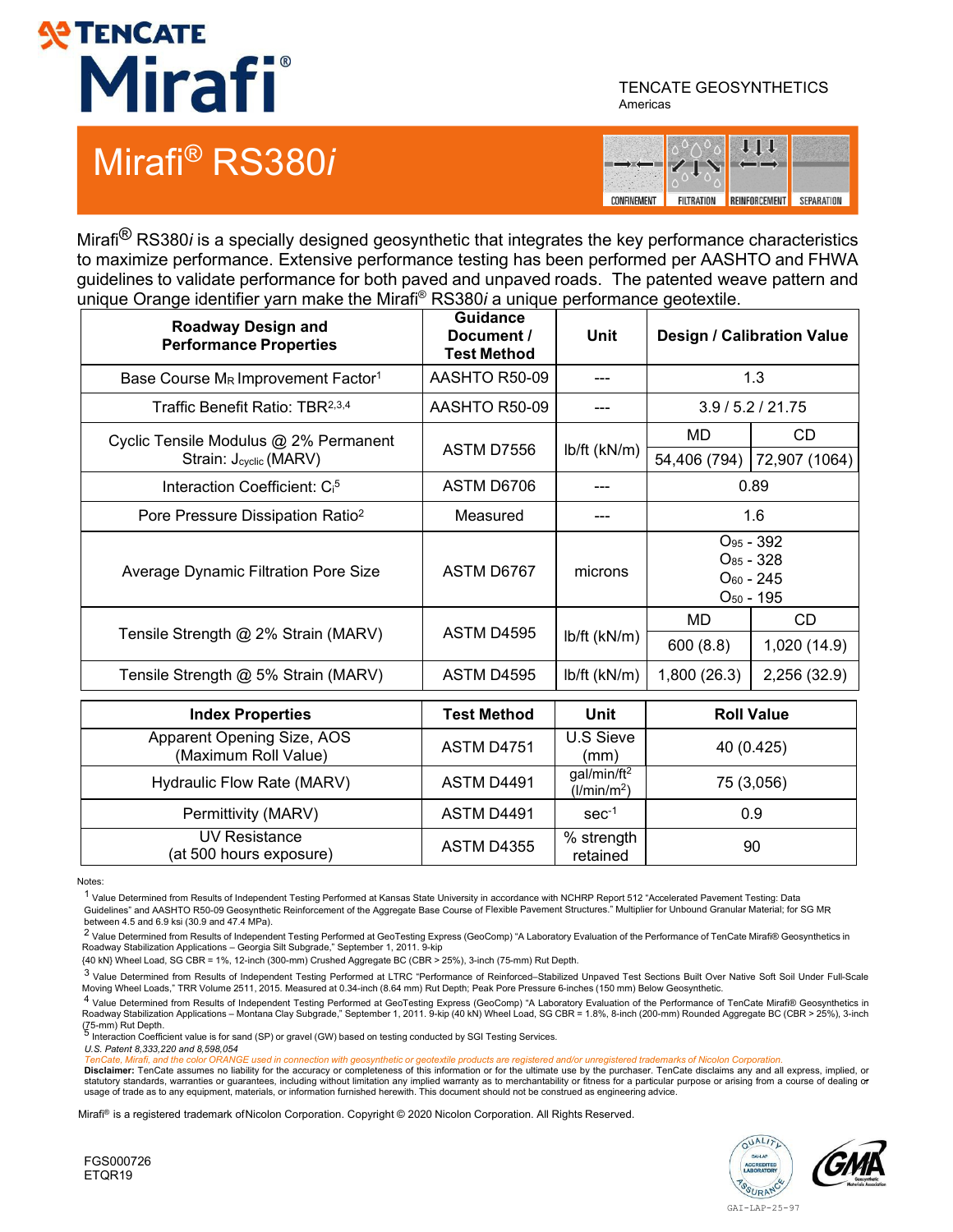

### Mirafi® RS580*i*



Mirafi® RS580*i* is a specially designed geosynthetic that integrates the key performance characteristics to maximize performance. Extensive performance testing has been performed per AASHTO and FHWA guidelines to validate performance for both paved and unpaved roads.

| <b>Roadway Design and</b><br><b>Performance Properties</b>                  | <b>Guidance</b><br>Document /<br><b>Test Method</b> | Unit                         | Design / Calibration Value                                           |                    |
|-----------------------------------------------------------------------------|-----------------------------------------------------|------------------------------|----------------------------------------------------------------------|--------------------|
| Base Course M <sub>R</sub> Improvement Factor <sup>1</sup>                  | AASHTO R50-09                                       |                              | 1.40                                                                 |                    |
| Subgrade M <sub>R</sub> Improvement / Increase <sup>2</sup>                 | AASHTO R50-09                                       | lb/in <sup>2</sup><br>(MPa)  | 9,000(62.0)                                                          |                    |
|                                                                             | ASTM D7556                                          | lb/ft<br>(kN/m)              | MD                                                                   | <b>CD</b>          |
| Cyclic Tensile Modulus @ 2%<br>permanent strain: J <sub>cyclic</sub> (MARV) |                                                     |                              | 55,434<br>(809)                                                      | 120,940<br>(1,765) |
| Resilient Interface Shear Stiffness: G <sub>1</sub> 3                       | ASTM D7499                                          | kip/in <sup>2</sup><br>(MPa) | 329 (2,268)                                                          |                    |
| Traffic Benefit Ratio: TBR <sup>4,5,6</sup>                                 | AASHTO R50-09                                       |                              | 9.0 / 13.1 / 39.0                                                    |                    |
| Interaction Coefficient: C <sub>i</sub> 7                                   | ASTM D6706                                          |                              | 0.90                                                                 |                    |
| Pore Pressure Dissipation Ratio <sup>4</sup>                                | Measured                                            |                              |                                                                      | 2.0                |
| Average Dynamic Filtration Pore Size                                        | ASTM D6767                                          | microns                      | $O_{95}$ - 394<br>$O_{85} - 330$<br>$O_{60}$ - 248<br>$O_{50}$ - 208 |                    |
| Maximum Percent Open Area: MPOA <sup>8</sup>                                | ASTM D6767                                          | Percent                      | 7.3                                                                  |                    |
| Tensile Strength @ 2% Strain (MARV)                                         | <b>ASTM D4595</b>                                   | lb/ft (kN/m)                 | 480 (7.0)                                                            | 1,800 (26.3)       |
| Tensile Strength @ 5% Strain (MARV)                                         | <b>ASTM D4595</b>                                   | lb/ft (kN/m)                 | 1,440(21.0)                                                          | 4,380 (63.9)       |

| <b>Index Properties</b>                            | <b>Test Method</b> | Unit                                               | <b>Roll Value</b> |
|----------------------------------------------------|--------------------|----------------------------------------------------|-------------------|
| Apparent Opening Size, AOS<br>(Maximum Roll Value) | <b>ASTM D4751</b>  | U.S Sieve<br>(mm)                                  | 40 (0.425)        |
| Hydraulic Flow Rate (MARV)                         | ASTM D4491         | gal/min/ft <sup>2</sup><br>(l/min/m <sup>2</sup> ) | 75 (3,056)        |
| Permittivity (MARV)                                | ASTM D4491         | $sec-1$                                            | 1.0               |
| <b>UV Resistance</b><br>(at 500 hours exposure)    | <b>ASTM D4355</b>  | % strength<br>retained                             | 90                |